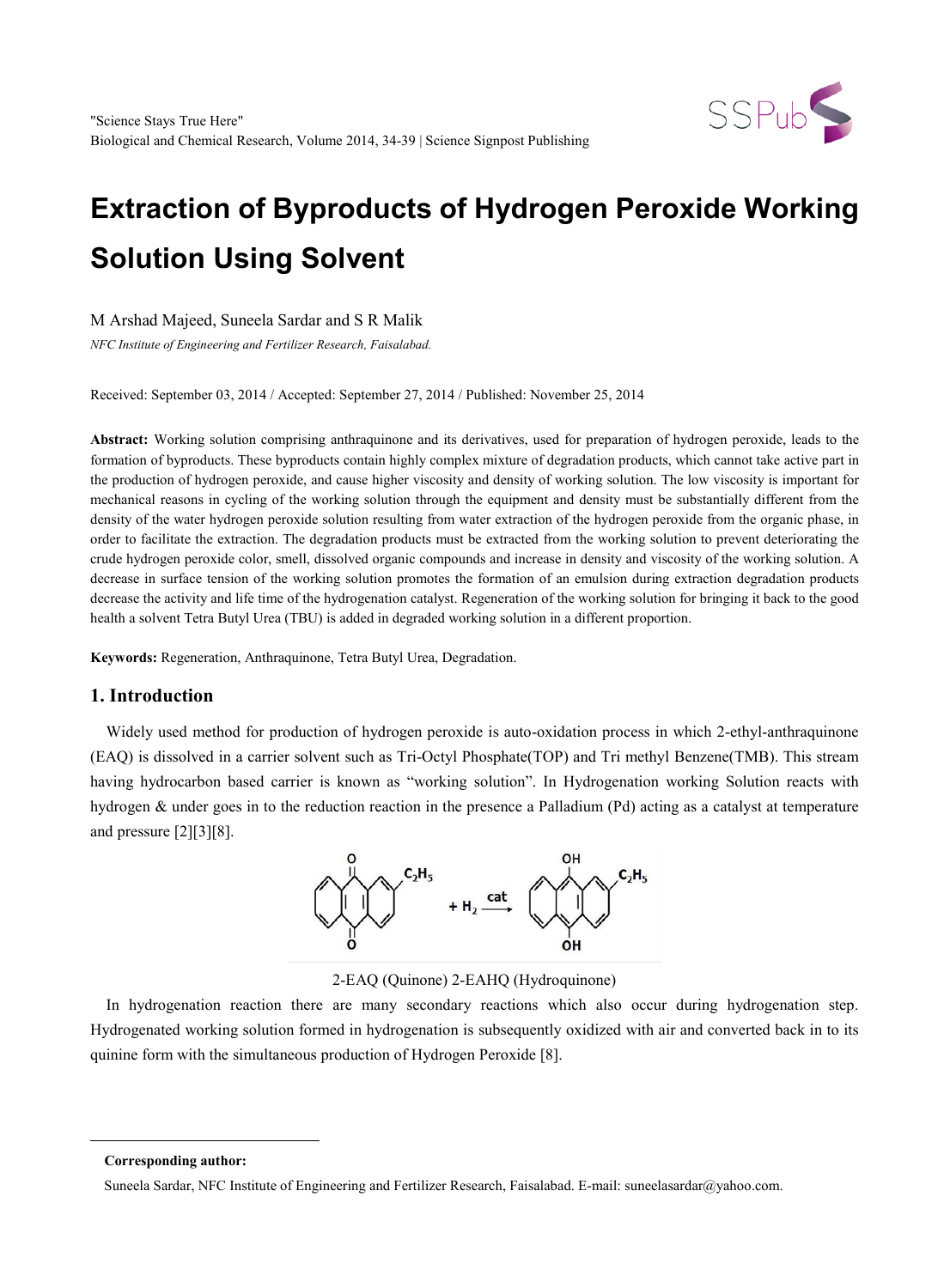

The quinone (2-EAQ) re-produced in the oxidation step is returned back to the hydro-generator for restart up of the cyclic process for proceeding the hydrogenation and oxidation steps for the formation of hydrogen peroxide [4][8].

Side reactions in the hydrogenation and oxidation steps particularly during the catalytic hydrogenation step, the working solution is gradually converted to degradation products which are undesirable by-products are classified as non-effective anthraquinones, do not transformed between quinones to hydroquinone's and cannot produce the hydrogen peroxide[8]. Byproducts must have to remove from working solution to prevent hydrogen peroxide deterioration like smell, color, dissolved organic compounds,rise in working solution viscosity and density, Low viscosity is important for mechanical reasons and density must be differ from that of water [12]. Byproducts promote emulsion formation because of decrease in surface tension of working solution. Decrease in life and activity of palladium catalyst used in hydrogenation reactor [26].

The rate of formation of these degradation products increases as the temperature of the working solution during hydrogenation and oxidization steps are increased. Further these byproducts formation sharply increases at the level of hydrogenation as the proportion of the working solution per pass through the system increases (Depth of Hydrogenation) [16][17].

By-products formed by auto-oxidation process are known as Oxanthron, Anthron, Dianthron, Octahydroethyl antharquinone, Epoxide [8]. These byproducts are inert for auto oxidation process and lead to loss of active quinone. Some of them are regenerated to active quinone [23][24].

#### **Hydrogenation by Products**

Oxanthrone is formed during hydrogenation and further hydrogenation leads to formation of anthrone, dianthrone formation which is inert and cannot be regenerated



With the increase in depth of hydrogenation 2-ethylo-octahydroquinone is formed in all tetra system, which is decomposition of active quinone and inert products [25].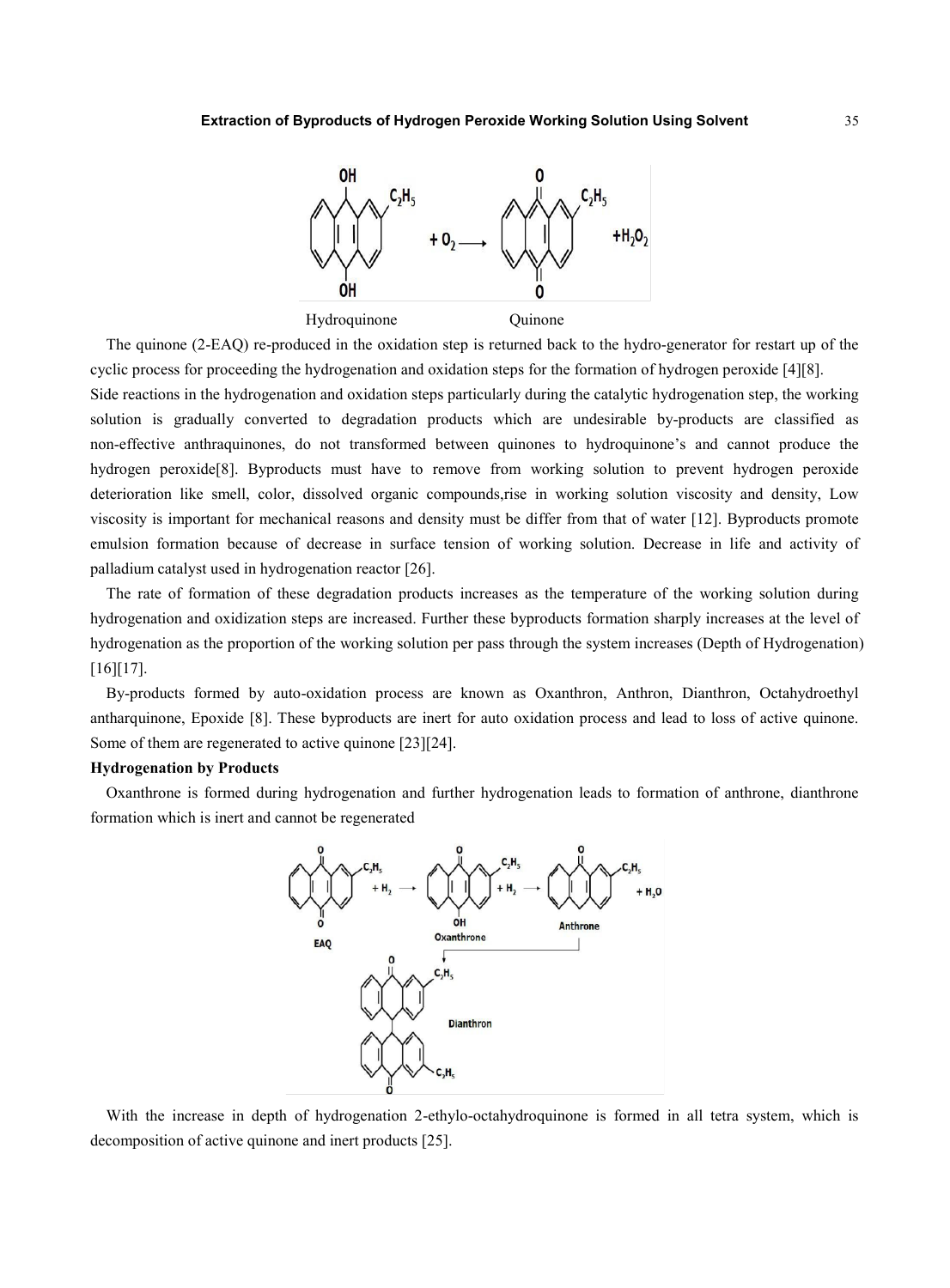#### **Oxidation By-Products**

Oxidation of tetra results in the formation of epoxides which cannot take part in the formation of hydrogen peroxide but regenerate to active tetra. A high epoxy anthraquinone generated in the oxidation process, which working together with floccus, makes catalyst activity decreased, and also the activity of activated alumina decreased. The capacity and quality of production stay on an unstable condition [25].



#### **2. Process Description**

#### **Solvent System in AO Process**

The solvent of working solution must have the capability to keep dissolved all the materials formed during hydrogenation, oxidation and must be appropriate for extraction process as well. Quinones and hydroquinone's formed during oxidation and hydrogenation respectively have different solubility tendency therefore it is the essentially required to have quinine solvent as well as hydroquinone solvent in the working solution , therefore it is necessary to use a solvent mixture for hydrogen peroxide production. Quinones are readily dissolved in non-polar organic aromatic solvents while hydroquinone is well dissolved in polar organic solvents like alcohols and esters [23][26].

The criteria for choosing solvent and preparing solvent mixtures:

- **a)** Good solubility of both Quinone and hydroquinone.
- **b)** Good stability in the hydrogenator and oxidizer.
- **c)** Low solubility in water and aqueous hydrogen peroxide solutions.
- **d)** Sufficiently higher density than water to ensure separation of the two phases during extraction.
- **e)** Low volatility, i.e., high boiling point and flash point.
- **f)** High distribution coefficient for hydrogen peroxide in the
- **g)** Solvent-water system.
- **h)** Low toxicity.

The Quinone Solvents used are as follows:

Benzene**,** Methylnaphthalene**,** Tert-Butylbenzene Trimethylebenzene(TMB)**,** Tert-Butylbenzene**,** Polyalkaylated benzene. Hydroquinone Solvents Alkyl Phosphate (TOP), Nonyl Alcohols, N, N Dialkylcarbonamides Tetra-Alkyl Ureas**.** Solvent Mixtures Polyalkylated benzene and alkyl phosphates (TMB&TOP), Polyalkylated benzene and tetra alkyl urea (TMB &TBU), Methylnaphthalene and Nonylalcohols, Trim ethyl benzene and alkylcyclohexanol esters [8][18].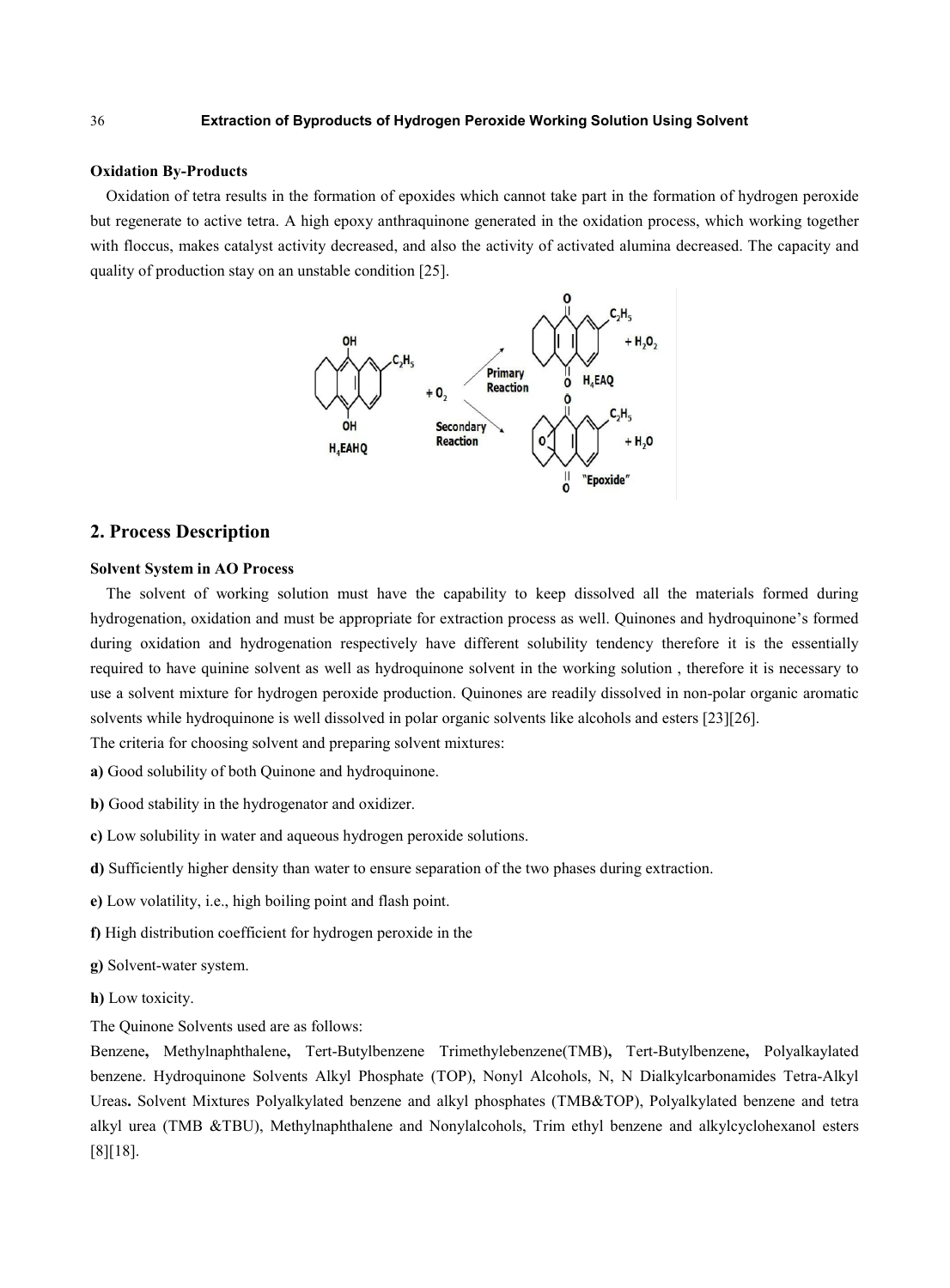#### **3. Experimental Detail**

# **Chemicals and Reagents:**

Addition of Tetra-Butyl Urea in degraded working solution. Degraded working solution is collected after the steam treatment of the hydrogenation reactor having palladium catalyst. Tetra-Butyl Urea used has following properties.

| <b>Ingredients</b> | Amount in %        |
|--------------------|--------------------|
| Appearance         | colorless Liquid   |
| Dibutylamine       | $= 0.03\%$         |
| Water content      | $= 0.03\%$         |
| Density/cc $@25$   | $= 0.876 - 0.878$  |
| Color (APHA)       | $=15$              |
| Cl                 | $= 0.08$ ppm       |
| Water, %           | $=$ less than 0.05 |
| Sulfur, ppm        | $=$ less than 10.0 |
| Purity, GC Area %  | $= 99.55$          |

### **Results and discussions:**

Working solution sludge is collected from hydrogenation reactor during steam treatment of reactor. Analyze the performance of given working solution viscosity, density, solubility of anthraquinone and hydroanthraquinone of working solution with addition of Tetra-Butyl Urea. Also with the addition of Tetra-Butyl Urea (TBU) in working solution will increase the hydrogenation efficiency of working solution (HWS) and extraction. Results are tabulated below:

| Sr.# | <b>Test</b>                      | <b>Analysis</b>            |                           |                            |                       |                            |
|------|----------------------------------|----------------------------|---------------------------|----------------------------|-----------------------|----------------------------|
|      | <b>Sample</b>                    | Working<br><b>Solution</b> | $1-A$                     | $2-A*$                     | $3-A*$                | $4-A*$                     |
| 01   | <b>Quantity of</b><br>sludge     | Nil                        | 1.00%                     | 2.00%                      | $2.5\%$               | $3.5\%$                    |
| 02   | <b>Quantity of</b><br><b>TBU</b> | Nil                        | nil                       | 1.00%                      | $2.5\%$               | 5.00%                      |
| 03   | Density at 25°C                  | 0.9269 $g/cm^3$            | $0.930$ g/cm <sup>3</sup> | $0.9295$ g/cm <sup>3</sup> | 0.9290 $g/cm^3$       | $0.9285$ g/cm <sup>3</sup> |
| 03   | Viscosity/40°C                   | 1.4388 cp                  | 1.4682 cp                 | 1.4848 CP                  | 1.4721 cp             | 1.4920 cp                  |
| 04   | <b>Solubility</b>                | Soluble                    | suspension                | Slight hazy                | Soluble               | Clearsoluble               |
| 04   | Appearance                       | Orange yellow              | Orange yellow             | Hazy Orange<br>yellow      | Hazy Orange<br>yellow | Clear Orange<br>yellow     |
| 05   | <b>HWS</b><br>efficiency         | 5.64 $g/L$                 | 5.71 $g/L$                | $5.80$ g/L                 | 5.75 $g/L$            | $6.01$ g/L                 |
| 06   | EAQ                              | 72.00                      | $72.60$ g/L               | 73.01g/L                   | 72.10g/L              | 71.50g/L                   |
| 07   | <b>H4EAQ</b>                     | 69.00                      | 69.80 g/L                 | 70.00 g/L                  | $68.20$ g/L           | 68.20g/L                   |
| 08   | <b>Total EAQ</b>                 | 141.00g/L                  | 142.40 $g/L$              | 143.01 $g/L$               | 140.30 $g/L$          | 139.70g/L                  |
| 09   | TMB %                            | 76.85                      | 76.40                     | 75.60                      | 74.25                 | 73.10                      |
| 10   | TOP %                            | 23.05                      | 22.10                     | 22.90                      | 22.25                 | 20.90                      |
| 11   | M.C. %                           | $0.10 \%$                  | $1.5\%$                   | $0.5\%$                    | 1.0%                  | $1.0\%$                    |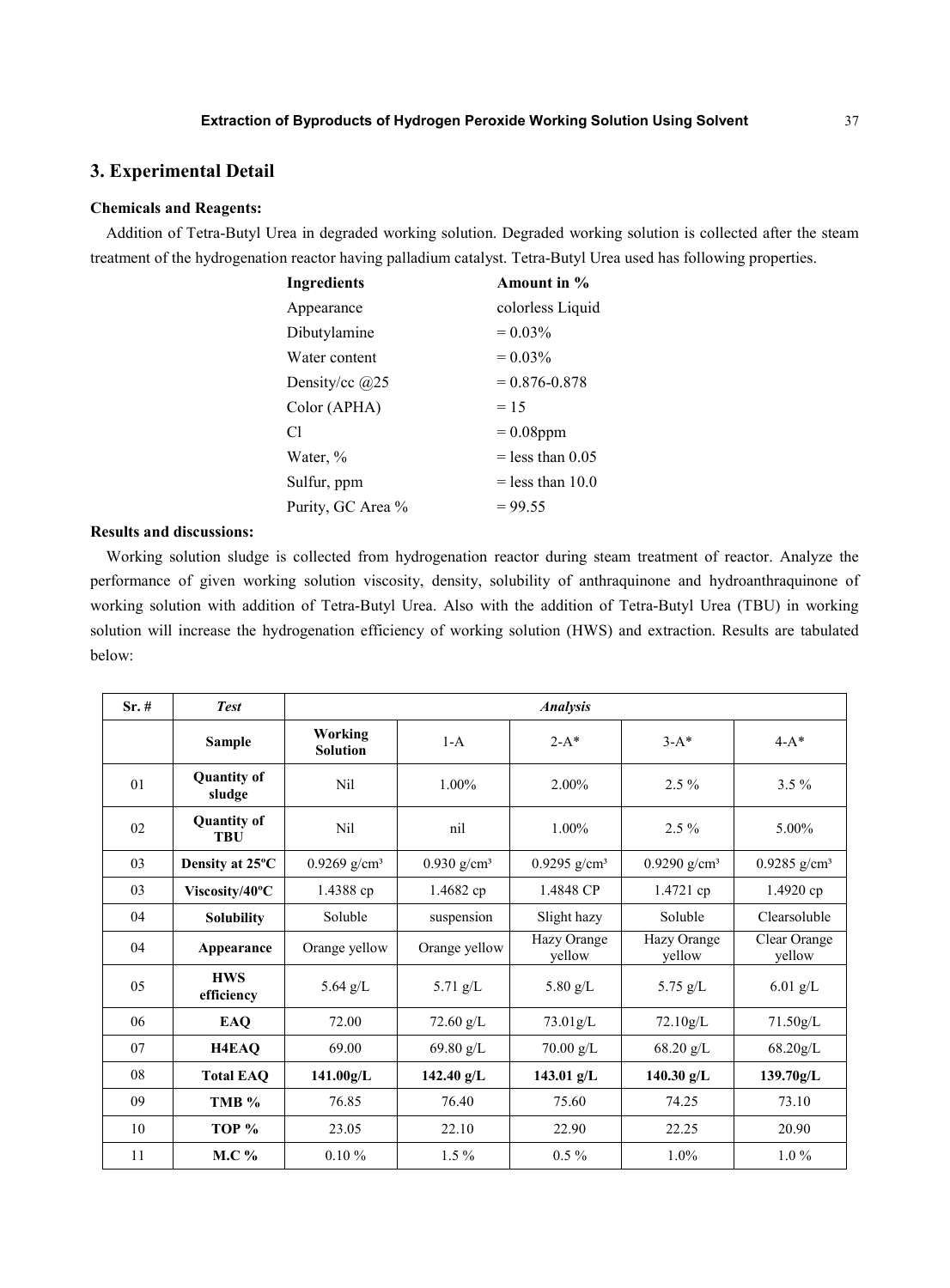#### 38 **Extraction of Byproducts of Hydrogen Peroxide Working Solution Using Solvent**

Solvent tetra butyl urea (TBU) impacts on the viscosity, density, partition coefficient of hydrogen peroxide , solubility of AQ and HAQ of working solution (WS), the hydrogenation reaction activity of Pd-catalyst, and the extraction of hydrogen peroxide from working solution deeply studied. Results show that the addition of TBU in working solution is more effective for the production of hydrogen peroxide by using anthraquinone process because itincrease the hydrogen peroxide throughput and the hydrogen peroxide content in the extract, and decrease content of hydrogen peroxide in the extraction raffinate.

## **4. Conclusions**

- Different quantities of sludge have been used but a favorable ratio is  $1~3~3~\%$  in the working solution.
- Different volumes of Tetra butyl Urea (TBU) have been used in experimental work and the best suitable quantity is 3~5% of the total sludge amount.
- With the addition of Tetra Butyl Urea (TBU), sludge or byproducts become active part of the working solution which can contribute in the main reaction and prevents the formation of side reactions.
- If sludge is added to the working solution, it will become hazy and remain un-dissolved so addition of Tetra Butyl Urea (TBU) in different proportions is carried out.
- The same percentage amount of Tetra butyl Urea (TBU) used in the Sludge or byproducts, the sludge dissolved completely and remains in liquid form even at room temperature.
- Excess of TBU should be added to avoid the formation of high viscous sludge or by products.

Tetra butyl Urea (TBU) will not only be helpful in increasing the span of steam treatment but also dissolve the sludge which will be adsorbed at the surface of Pd-catalyst that result in lowering hydrogenation efficiency, it means the productivity will also increase.

### **References**

[1] The Canadian Journal of Chemical Engineering Volume 89, issue5 (October 2011), p.1296-1302.

[2] GustaafGoor, JürgeGlenneberg,Hydrogen Peroxide, Sylvia Jacob Published Online: 15 APR 2007 Ullman's Encyclopedia of Industrial Chemistry.

- [3] Hydrogen Peroxide, in Kirk-Othmer Encyclopedia of Chemical Technology 3rd Ed, vol. 13, Wiley, New York, (1981), pp. 21-22.
- [4] Schirmann et al., Hydrogen Peroxide in Organic Chemistry, Ugine Kuhlman, Lyons, France 1981, p.1-19. Esso Brochure.
- [5] Ullman's Encyclopedia of Industrial Chemistry (1989), Vol.A 13 pp. 447-457.
- [6] D.Michael, P.Mingos, Microwaves in Chemical Syntheses, Chemistry & Ind. Aug.1994, pp. 596-599.
- [7] Andre' Loupy et al., New solvent-Free Organic Synthesis Using Focused Microwaves, Synthesis, Sep. 1998, p1213-1234.
- [8] Ak-Kim KimyaSanayieTicaret A.S Turkey "Operation Manual for Production of Hydrogen Peroxide."
- [9] H.M Kingston et.al; American Chemical Society; pp.3-17; 1997,
- [10] D.Michael, P. Mingos; Chemistry &Industry, Aug. 1, 1994, pp.596-599 Loupy et.al; Synthesis pp.1213-1234; 1998
- [11] Christopher R Strauss; Aust.J.Chem. vol.52, pp.83- 96; 1999,
- [12] SasaLeskovseket. Al; Org.Chem.Vol. 59, pp.7433-7436, 1994
- [13] Dr.DalbirSethi advanced environmental remediation chemist and researcher.
- [14] T. Berglin& N. Schoon, Kinetics and Mass Transfer Aspects of the Hydrogenation Stage of the Anthraquinone Process for Hydrogen Peroxide Production, Ind. Eng. Chem. Process Des. Dev., 1981, 20, pp. 615-621.